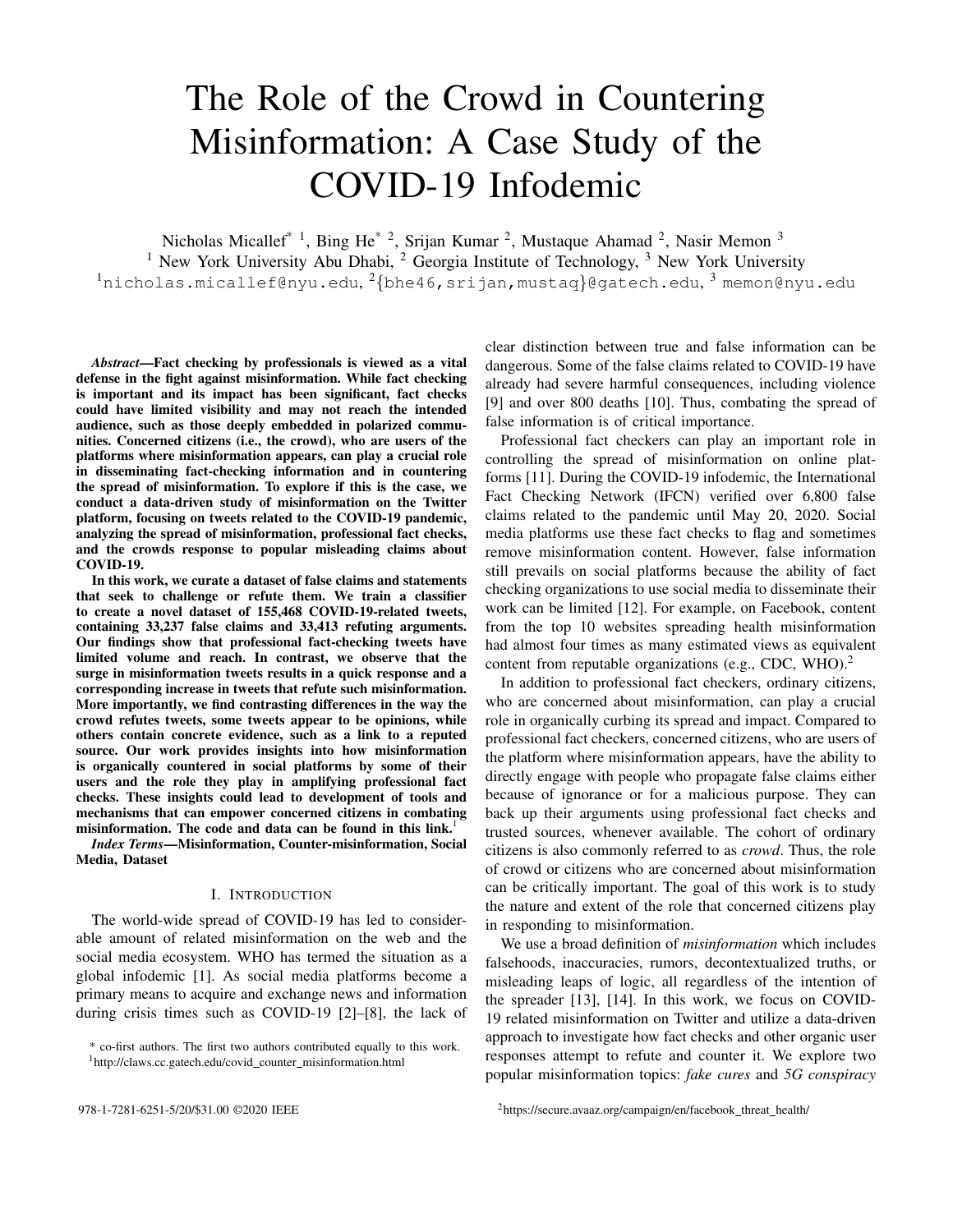*theories* [15]. Fake cures for COVID-19 included drinking water, eating garlic or ginger, and salt, and 5G conspiracy theories state that 5G technology is responsible for the spread of COVID-19 or that COVID-19 does not exist and people are getting sick due to 5G radiations.

A study of fact checks and concerned citizen responses to misinformation presents several challenges. These include collection of data relevant to misinformation topics and development of a classifier for automated detection of tweets that contain misinformation or responses that refute them. Analysis of tweets that counter misinformation is also necessary to gain insights into how misinformation is refuted. We address these questions and make the following contributions.

- We create a dataset<sup>3</sup> of tweets related to misinformation and responses that counter it, by first collecting 6,840 fact checking stories from 95 fact checking websites. We focused on two most popular COVID-19 topics and collected 155,468 tweets from 105,772 users over a period of 4 months.
- We develop a text-based classifier for tweets that represent misinformation and their rebuttals. To seed the classifier, two researchers hand-labeled 4,800 tweets into misinformation, rebuttal and other categories. The classifier created from the labeled data achieves an F1 score that is between 0.7 and 0.8, identifying 33,237 misinformation claims, 33,413 refutations, and 87,377 irrelevant tweets.
- Our analysis of the dataset revealed two types of users responsible for refuting misinformation tweets: professional fact-checkers, i.e., people or organizations who systematically fact check a claim, and concerned citizens, i.e., the crowd that organically counters false claims. We find that 96% of refuting tweets are generated by concerned citizens, which highlights their importance.
- Our study reveals that professional fact-checks are not only low in tweet volume, but also receive a significantly lower number of retweets. Also, we find that 67% of tweets that counter misinformation do not contain URLbased evidence such as fact check websites.
- Our analysis of the methods used for countering misinformation reveals two broad classes. One class of tweets is evidence-based, which includes links to fact checks or other trusted sources. The other class is opinionbased and does not include verifiable evidence. We find that opinion based tweets include more assertive words, use more negative words, are more abusive, and exhibit negative emotions and anger.
- Finally, we find that citizen responses come from older and more reputed accounts, while misinformation tends to be spread by more recently created accounts. This could potentially be due to the orchestrated nature of some misinformation campaigns.
- Reproducibility: Our code and datasets are available for download at http://claws.cc.gatech.edu/covid counter\_misinformation.html.

<sup>3</sup>http://claws.cc.gatech.edu/covid\_counter\_misinformation.html

Overall, our findings show that countering of misinformation cannot be studied by considering only fact checks. Our work reveals interesting insights and can potentially lead to a better understanding of how best to leverage the organic countering of misinformation to support and amplify the results of work done by fact checkers. It could also lead to development of tools and mechanisms that can empower concerned citizens to combat misinformation.

# II. RELATED WORK

Our work builds upon a vast collection of prior work related to the broad field of misinformation and how it is countered. Recent research has focused on COVID-19 misinformation, since one of the consequences of this pandemic was the rise of a global infodemic of misinformation. Table I presents a comprehensive comparison of our work to previous work.

#### *A. Misinformation and Counter-Misinformation*

Social media contains many types of misinformation, such as rumors [19], hoaxes [24], false news [20] and false information [14]. Due to its harmful impact on society, research has explored, analyzed and characterized misinformation and how to counter it [25]. These efforts can be grouped into three: *(1) Misinformation or Counter-Misinformation Detection:* Different data sources and methods have been developed to detect misinformation, including user reports through reinforcement learning [16], textual and visual features from posts by adversarial neural network [17], new user and tweets features with Bayes Network, k-Nearest Neighbors and Adaptive Boosting supervised learning framework [26], among others. However, these methods do not study counter-misinformation. On the other hand, some computational methods are designed to limit the propagation of misinformation [27]. However, they mainly focus on finding a subset of users who initiate the propagation of credible information to limit the spread of misinformation and they do not consider the textual information of the tweet or conduct a downstream analysis.

*(2) User Survey-based Experimental Studies:* In [21], [22], [28] user surveys are conducted to determine how we can combat misinformation by posting reliable rebuttals on social media platforms. But these studies are small-scale and do not detect or analyze any misinformation.

*(3) Observational Studies:* Past research [19] used comments on rumors that included a URL to fact-checking websites to study the spread of misinformation and countermisinformation. However, as we show, very few posts receive such comments, while most countering is done without using URLs. Thus, this approach is limited in scale. Further, Vosoughi et al. [20] used six fact-checking websites to determine whether a tweet containing news information is true or false by text comparison and analyzed their spread. However, fact-checks were not examined. Additionally, some works [29], [30] studied the assessment differences when different people judge the credibility of the articles. Meanwhile, other works [2], [5] studied the spreading patterns of tweets that contain false rumors and confirmed news, using URLs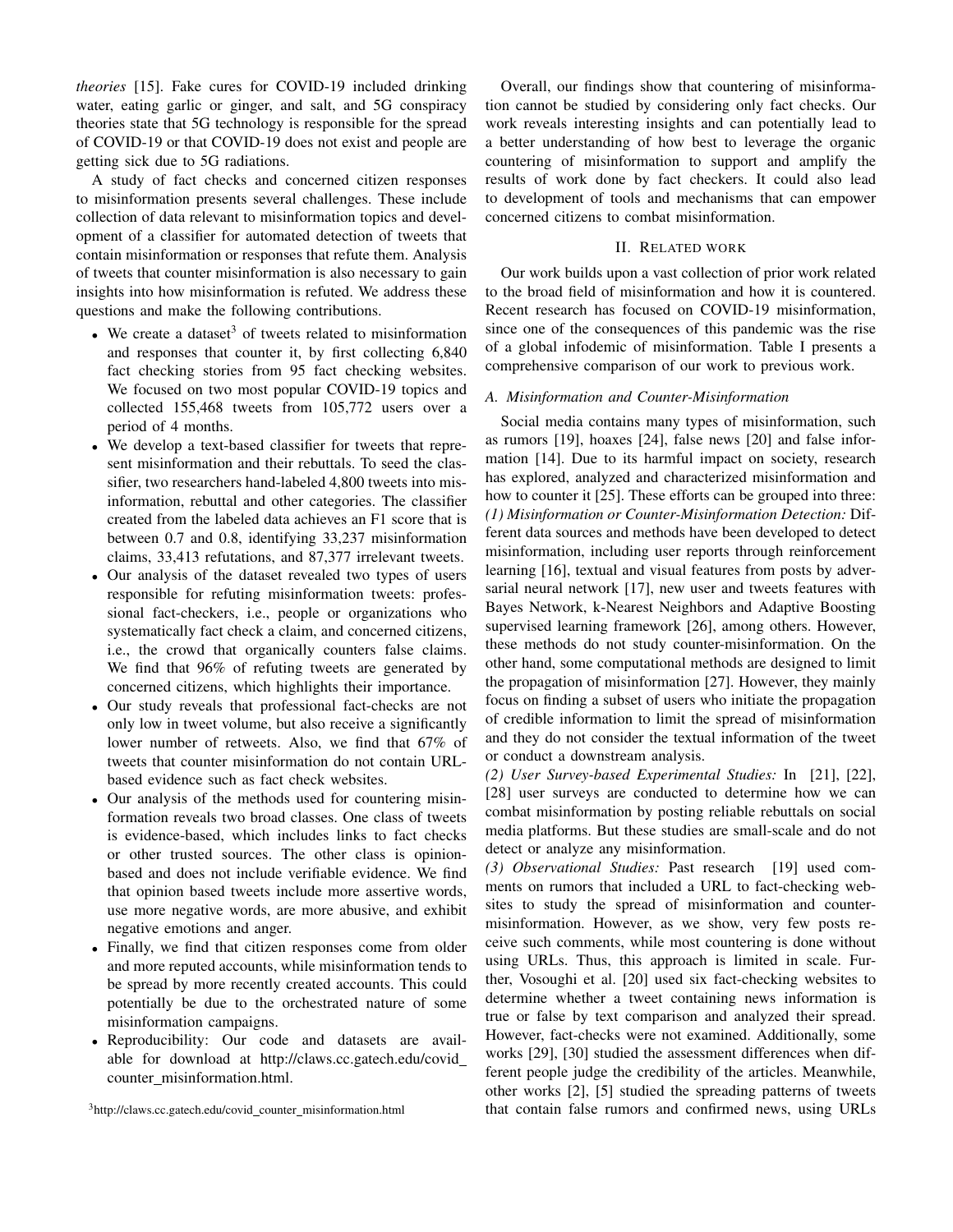| TABLE I |                                                                                |
|---------|--------------------------------------------------------------------------------|
|         | A SUMMARY OF RELATED WORK ON MISINFORMATION AND HOW THIS WORK DIFFERS FROM IT. |

|                 | Professional  | Evidence-based   | Opinion-based    | COVID-19 | Classification | Large-   | Dataset                |
|-----------------|---------------|------------------|------------------|----------|----------------|----------|------------------------|
|                 | fact-checking | citizen response | citizen response |          |                | scale    |                        |
|                 |               |                  |                  |          |                | analysis |                        |
| $[16]$ , $[17]$ |               |                  |                  |          |                |          | Wechat, Twitter, Weibo |
| $[18]$          |               |                  |                  |          |                |          | Twitter                |
| $[19]$          |               |                  |                  |          |                |          | Facebook               |
| $[20]$          |               |                  |                  |          |                |          | Twitter                |
| [2], [5]        |               |                  |                  |          |                |          | Twitter                |
| $[21]$ , $[22]$ |               |                  |                  |          |                |          | Twitter                |
| $[23]$          |               |                  |                  |          |                |          | Twitter                |
| This work       |               |                  |                  |          |                |          | Twitter                |

and news content. Different from previous work our research investigates the broad information ecosystem which consists of misinformation and its rebuttals. These rebuttals can come from professional fact-checkers or concerned citizens, through opinion-based or evidence-based responses.

## *B. COVID-19 Misinformation Studies*

In recent months, research has analyzed COVID-19 misinformation [12], [31], [32]. Particularly, Brennen et al. [15] analyzed different sources and claims of COVID-19 misinformation and found that most misinformation appears on social networks. Additionally, other work [33], [34] used links to low-credibility sources to identify misinformation content on social networks and characterize it by sentiment and tweeting network, while Young et al. [18] identified misinformation by tweet text. Furthermore, research used seven different labels to comprehensively label a tweet from different perspectives to better detect and fight misinformation [35]. Even more, Memon et al. [36] manually labeled misinformation tweets according to fifteen categories and provided a novel misinformation tweet dataset for misinformation community analysis. However, these works mainly ignore the role of citizen responses and professional fact-checkers in combating COVID-19 misinformation and in our work we fill this gap.

The research most relevant to our work is Dharawat et al. [23]. They conducted text-based tweet classification and downstream analysis. However, the main difference is that they fail to consider professional fact-checking and evidencebased citizen responses in their analysis. Additionally, they only focus on health-related misinformation, while we also cover conspiracy theories to have a broad overview of COVID-19 misinformation. Another, limitation of previous work is that they mostly focus on tweets that have links to low-credibility or mainstream sources. This prevents them from analyzing opinion-based tweets, which in our dataset consist of 67% of the tweets. Hence, to address these shortcomings, in this work, we develop a text-based classifier that allows us to investigate the dataset of misinformation, countering-misinformation and professional fact-checkers tweets.

## III. DATA COLLECTION

We collected data on two of the most popular COVID-19 misinformation topics: *fake cures* and *5G conspiracy theo-* *ries* [15]. Below we describe our process of selecting these topics and finding misinformation and counter-misinformation tweets on these topics.

## *A. IFCN Dataset*

To have a verified and complete list of COVID-19-related misconception statements, we built a misconception dataset by leveraging the work of fact checkers. Specifically, first, we extracted 6,840 false statements fact-checked by IFCN's CoronaVirusFacts/DatosCoronaVirus alliance.<sup>4</sup> From these statements, we selected English statements related to two widely fact-checked misinformation topics [15]: (1) *Fake cures* that include drinking water, eating garlic or ginger, and salt. e.g., "the coronavirus can be cured with a bowl water with ginger"; (2) *5G conspiracy theories* that state 5G technology is responsible for the spread of COVID-19 or that COVID-19 does not exist and people are getting sick due to 5G radiations. Our final IFCN dataset consisted of 57 claims associated with fake cures and 32 claims related to 5G.

# *B. COVID-19 Tweet Dataset*

Similar to [37], we utilized a keyword-based method to collect COVID-19-related tweets. After generating the IFCN dataset, we identify a collection of keywords related to the entities mentioned in the data. These keywords belong to two sets:

• *COVID-19 keywords*: this set includes widely-used terms associated with COVID-19, such as: COVID-19, covid, corona virus, coronavirus [37].

• *Misconception entity keywords*: 5G, drinking water, ginger, garlic and salt. This set was extracted from widely mentioned terms in IFCN misconception statements related to our selected topics.

Next, we created a COVID-19 tweet dataset by combining data from multiple sources. First, we retrieved tweets from a publicly available dataset [37], which uses Twitter's Streaming API and selected tweets containing the aforementioned keywords. Since the streaming API only collects 1% of the tweets,<sup>5</sup> we used Twitter Search API<sup>6</sup> to augment our dataset by querying the aforementioned keywords.

<sup>4</sup>https://www.poynter.org/ifcn-covid-19-misinformation/

<sup>5</sup>https://developer.twitter.com/en/docs/labs/sampled-stream/overview

<sup>6</sup>https://developer.twitter.com/en/docs/twitter-api/v1/tweets/search/apireference/get-search-tweets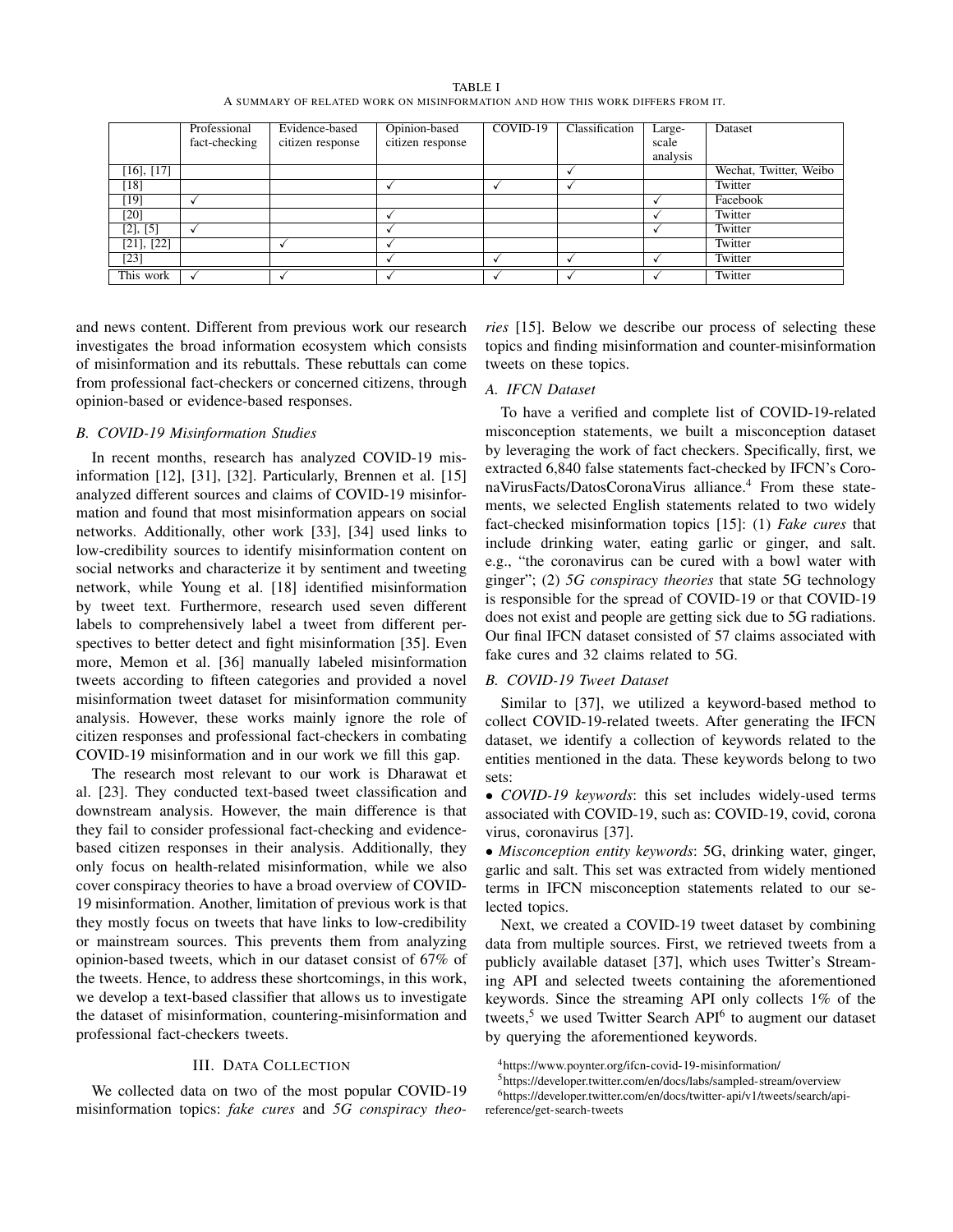Together, these data sources returned around 8 million tweets spanning 4 months from January 21, 2020 to May 20, 2020. Similarly to other research, to simplify our analysis, we filter out non-English tweets [38] and retweets. Finally, we get 155,468 tweets from 105,772 users for the selected two topics.

## *C. Professional Fact-Checking Tweet Dataset*

In addition to the above tweets, we also collected tweets from fact-checking organizations' Twitter accounts. We manually compiled a list of Twitter handles of the organizations mentioned in the IFCN dataset. Then we used Python's Tweepy  $API<sup>7</sup>$  to extract tweets posted between January 21, 2020 and May 20, 2020. Later, we manually filtered these tweets by keeping only those tweets that contained an explicit link to one of the 89 claims listed in the IFCN dataset. This data served as our professional fact-checking tweet dataset.

#### IV. HAND-LABELED ANNOTATION

Traditional methods usually use links to low-credibility sources to label tweets as misinformation [33]. However, in our COVID-19 tweet dataset, only around 10% of the tweets have links. Since there are no ground-truth labels for the remaining 90%, we manually label a subset of tweets based on tweet content and create a textual classifier to label the entire dataset.

## *A. Label Definition*

We provide the definitions of the labels to make the annotation more clear. Based on previous misinformation research [13], [14], we define three labels:

• Misinformation Tweets: Since in this research we are interested in identifying a broader set of COVID-19 misinformation tweets, we consider misinformation tweets to include falsehoods, inaccuracies, rumors, decontextualized truths, or misleading leaps of logic, all regardless of the intention of the spreader. See Tweets 1 & 2 in Table II.

• Counter-Misinformation Tweets: Tweets in this category refute false claims and can be further categorized in one of the following two groups:.

- Professional Fact-check Tweets: These countermisinformation tweets are generated by professional fact-checkers and were extracted from the professional fact-checking tweet dataset. See Tweet 3 in Table II.
- Concerned Citizen Tweets: Tweets that counter, question, or refute misinformation and are not generated by a professional fact-checking organization. See Tweets 4,  $5 \& 6$  in Table II. In the analysis we further categorize these tweets into: (a) *Opinion-based citizen responses* and (b) *Evidence-based citizen responses*. The aim is to distinguish between tweets that do not use any checkable evidence and those that link to some evidence.

• Irrelevant Tweets: Any tweet that does not include misinformation or counter-misinformation. The content may still discuss COVID-19 . See tweet 7 in Table II.

<sup>7</sup>https://www.tweepy.org/

## *B. Annotation Process*

The annotation task aims to generate ground-truth for tweets by categorizing them as misinformation, countermisinformation, or irrelevant. The set of professional factchecking tweets is deterministic and rule-based, so it does not require hand-labeling or building a classifier.

To hand-label tweets, two authors annotated 4,800 tweets (specifically, 2,400 tweets for each topic with 800 tweets for misinformation tweets, counter-misinformation tweets, and irrelevant tweets). To assess agreement levels, a random sample of 300 tweets was annotated by both annotators. The interrater agreement measured by Kappa score [39] between the two annotators was 0.782, which shows substantial agreement.

*Annotation process:* This was a time consuming and difficult process because social media data is noisy and this process can be subjective. Hence, we conducted this process over several iterations. After each iteration a meeting was conducted to discuss dubious tweets, following the setup used by other research [35], [40]. Specifically, to annotate the tweets we use the following process. We start by asking the question: *Does this tweet refer to a misconception statement that was verified by IFCN's fact-checking alliance?* If the answer is yes, we determine whether the tweet is supporting the misconception claim or countering it. For instance, Tweet 1 in Table II supports the verified false claim which states that garlic could prevent COVID-19, so we annotate it as misinformation tweet. When a tweet counters a false claim, such as when people categorically state that garlic has no effect on coronavirus (see Tweet 4 in Table II), we annotate it as a countermisinformation tweet. If the tweet is neither misinformation nor counter-misinformation, such as Tweet 7 in Table II, which is just talking about the surging increase in prices of garlic, we annotate the tweet as an irrelevant tweet.

Labeling was not always straightforward. For instance, there were tweets which did not refer to any of the false claims that were verified by IFCN. We did not discard these tweets because they could still spread or counter misinformation [41]. If those tweets included falsehoods, inaccuracies, rumors, decontextualized truths and misleading leaps of logic, we still labeled them as misinformation tweets. For example, Tweet 2 in Table II seems to be spreading a questionable story about the installation of 5G antennas, so we annotated it as misinformation. If the tweet is judged to be countering a questionable story (see Tweet 5 in Table II), we annotated it as a counter-misinformation tweet.

# V. MISINFORMATION AND COUNTER-MISINFORMATION TWEET CLASSIFIER

In this section, we describe the text-based classifier that we developed to classify the tweets in our COVID-19 tweet dataset as misinformation, counter-misinformation, or irrelevant tweets. Specifically, we first build the tweet representation for each tweet and then use the hand-labeled tweets to train the text-based classifier.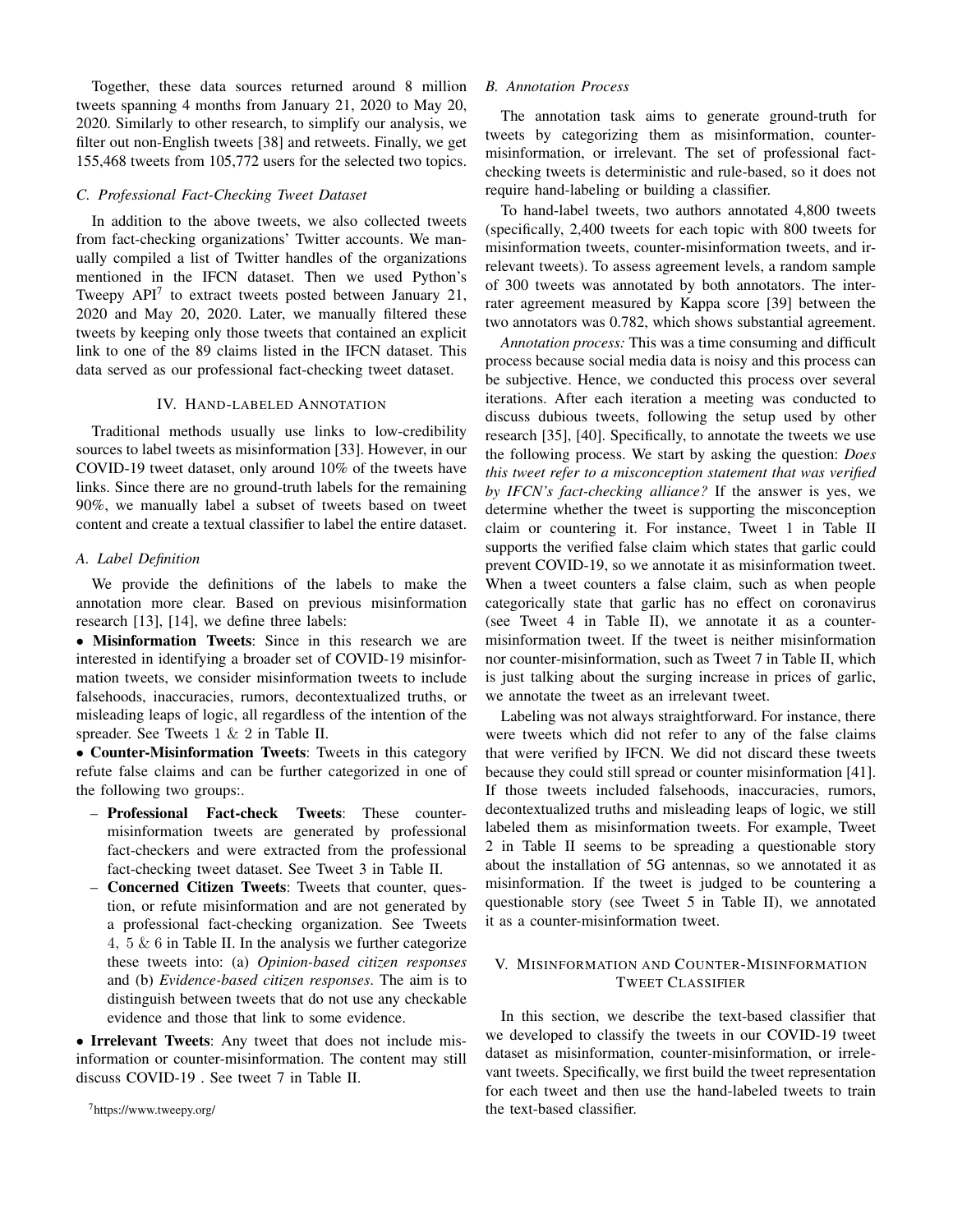TABLE II EXAMPLES OF TWEETS AND ASSIGNED LABELS FROM OUR DATASET.

| No. | <b>Tweet</b>                                                                                                                                                                                                      | Topic         | Label                                  | <b>Reason</b>                                                                                                                                                       |
|-----|-------------------------------------------------------------------------------------------------------------------------------------------------------------------------------------------------------------------|---------------|----------------------------------------|---------------------------------------------------------------------------------------------------------------------------------------------------------------------|
|     | Garlic onion and ginger are very nutritious, which has great<br>potential to prevent corona virus.                                                                                                                | Fake<br>cures | Misinformation                         | Misinformation<br>probability<br>0.79:<br>$=$<br>counter-<br>$misinformation probability =$<br>$0.01$ ;<br>irrelevant<br>and<br>probability $= 0.06$ .              |
| 2   | Corona virus is a way for corporations to install 5G without<br>us being around #theory #coronavirus                                                                                                              | 5G            | Misinformation                         | Misinformation<br>probability<br>$0.63$ ;<br>counter-<br>$=$<br>misinformation probability $= 0.12$ ; and<br>irrelevant<br>probability = $0.03$ .                   |
| 3   | linking<br>falsely<br>5G<br>theory<br>the<br>А<br>conspiracy<br>to<br>getting<br>traction<br>coronavirus<br>$\frac{1}{1}$<br>social<br>on<br>me-<br>diahttps://www.politifact.com/factchecks/2020/apr/03          | 5G            | Professional<br>fact-check             | The tweet contains the link mentioned in the IFCN<br>dataset.                                                                                                       |
| 4   | @X Major Newspaper had to put this out Garlic: No<br>effect on coronavirus. Sesame oil on the body: No effect<br>on coronavirus. Herbal remedies: No effect on coronavirus.<br>Smoking: No effect on coronavirus. | Fake<br>cures | Opinion-<br>based Citizen<br>Response  | Counter-misinformation probability = $0.69$ ; misinforma-<br>tion probability = $0.27$ ; irrelevant probability = $0.07$ ; and<br>no external link.                 |
| 5   | how do some people seriously believe that coronavirus is not a<br>virus and it's the government trying to kill us with 5g network                                                                                 | 5G            | Opinion-<br>based Citizen<br>Response  | Counter-misinformation probability = $0.77$ ; misinforma-<br>tion probability = 0.13; irrelevant probability = 0.06; and<br>no external link.                       |
| 6   | Garlic won't keep the coronavirus at bay. Neither will salt-<br>water gargling or cow dung https://www.scmp.com/week-<br>asia/health-environment/article/3049261/garlic-cant-keep                                 | Fake<br>cures | Evidence-<br>based Citizen<br>Response | Counter-misinformation probability = $0.97$ ; misinforma-<br>tion probability = $0.06$ ; irrelevant probability = $0.01$ and<br>has an external link with evidence. |
|     | #Indonesia is grappling with surging garlic prices as the fast-<br>spreading COVID spurs fears over supply disrupt in #China.                                                                                     | Fake<br>cures | Irrelevant                             | Irrelevant probability = $0.96$ ; misinformation probability<br>$= 0.02$ ; and counter-misinformation probability $= 0.06$ .                                        |

#### *A. Tweet Representation*

*1) Embedding-based Representation:* Due to the advanced development in natural language processing field, we embed each tweet by the popular BERT text-embedding model [42]) to capture the semantic meaning of tweets. We selected BERT embedding because it obtained better performance than other models in our preliminary testing (e.g., GloVe [43]). We first remove all Twitter- and web-specific content such as URLs, usernames, hashtags and emojis, and then feed the remaining tweet text into the BERT model. After this processing, we select the final hidden layer result in BERT model as the resulting 768-dimensional tweet representation.

*2) Hashtag-based Representation:* Different from the embedding-based approach, in the tweet text, since people usually use hashtags (e.g., #5G) to highlight important information, we used hashtags as information indicators to represent tweets. The hashtag-based representation counts the number of occurrences of each hashtag in the tweet text and selects the widely-mentioned hashtags in the dataset. In total, 768 hashtags were selected by popularity (i.e., their number of occurrence), keeping the same 768 dimension as that of the aforementioned embedding-based representation to have a fair comparison. We also varied the number of hashtags used (from 100 to 1,000), which achieved a comparable performance.

## *B. Classifier Creation*

Given this standard three-class classification task, i.e., misinformation vs. counter-misinformation vs. irrelevant tweets, we trained three separate one-vs-all Logistic Regression classifiers. Note that we can also plug in any other classification model, such as SVM. Our empirical testing showed that the results of other models such as SVM were similar to the logistic regression results. Due to the relatively small dataset,

we utilized the embedding-based BERT model rather than the fine-tuning-based BERT model or other advanced deep neural network models [42]) to avoid the possible over fitting problem. Each one-vs-all classifier is trained with hashtag-based, embedding-based and hashtag+embedding features, where the two feature vectors were concatenated. We conducted five-fold cross-validation on the manually-annotated tweets. The performance of the models was measured using precision, recall and F1 scores (see Table III and Table IV). We report these scores together with the corresponding standard deviations.

TABLE III TWEET CLASSIFICATION PERFORMANCE FOR 5G TOPIC.

| Feature                                       | Precision $(\sigma)$ | Recall $(\sigma)$ | F1 score $(\sigma)$ |
|-----------------------------------------------|----------------------|-------------------|---------------------|
| <b>Misinformation Tweet Detection</b>         |                      |                   |                     |
| Hashtag                                       | $0.386 + 0.01$       | $0.859+0.02$      | $0.533+0.01$        |
| Embedding                                     | $0.763 + 0.03$       | $0.788 + 0.02$    | $0.775 \pm 0.02$    |
| Hashtag+Embedding                             | $0.758 + 0.02$       | $0.782 + 0.02$    | $0.770 + 0.02$      |
| <b>Counter-Misinformation Tweet Detection</b> |                      |                   |                     |
| Hashtag                                       | $0.626 \pm 0.06$     | $0.220 \pm 0.04$  | $0.325 \pm 0.05$    |
| Embedding                                     | $0.807 + 0.05$       | $0.823 \pm 0.01$  | $0.814 + 0.02$      |
| Hashtag+Embedding                             | $0.800+0.05$         | $0.816 \pm 0.01$  | $0.807+0.02$        |
| <b>Irrelevant Tweet Detection</b>             |                      |                   |                     |
| Hashtag                                       | $0.608 + 0.03$       | $0.266 \pm 0.02$  | $0.369 + 0.02$      |
| Embedding                                     | $0.845 \pm 0.02$     | $0.795 + 0.05$    | $0.818 + 0.03$      |
| Hashtag+Embedding                             | $0.834 + 0.02$       | $0.786 + 0.05$    | $0.809 + 0.03$      |
|                                               |                      |                   |                     |

As observed from Table III and Table IV, by using the tweet embedding feature, we achieved the best performance with respect to precision, recall and F1 score. We noticed that the decreased performance in the combination of hashtag and embedding representations was achieved when unrelated features were added to the tweets. Therefore, we used embedding feature together with logistic regression classifier to label all tweets. To achieve high-confidence labelling results, we set a very strict rule, which states that if a tweet is classified as misinformation tweet, the score needs to be higher than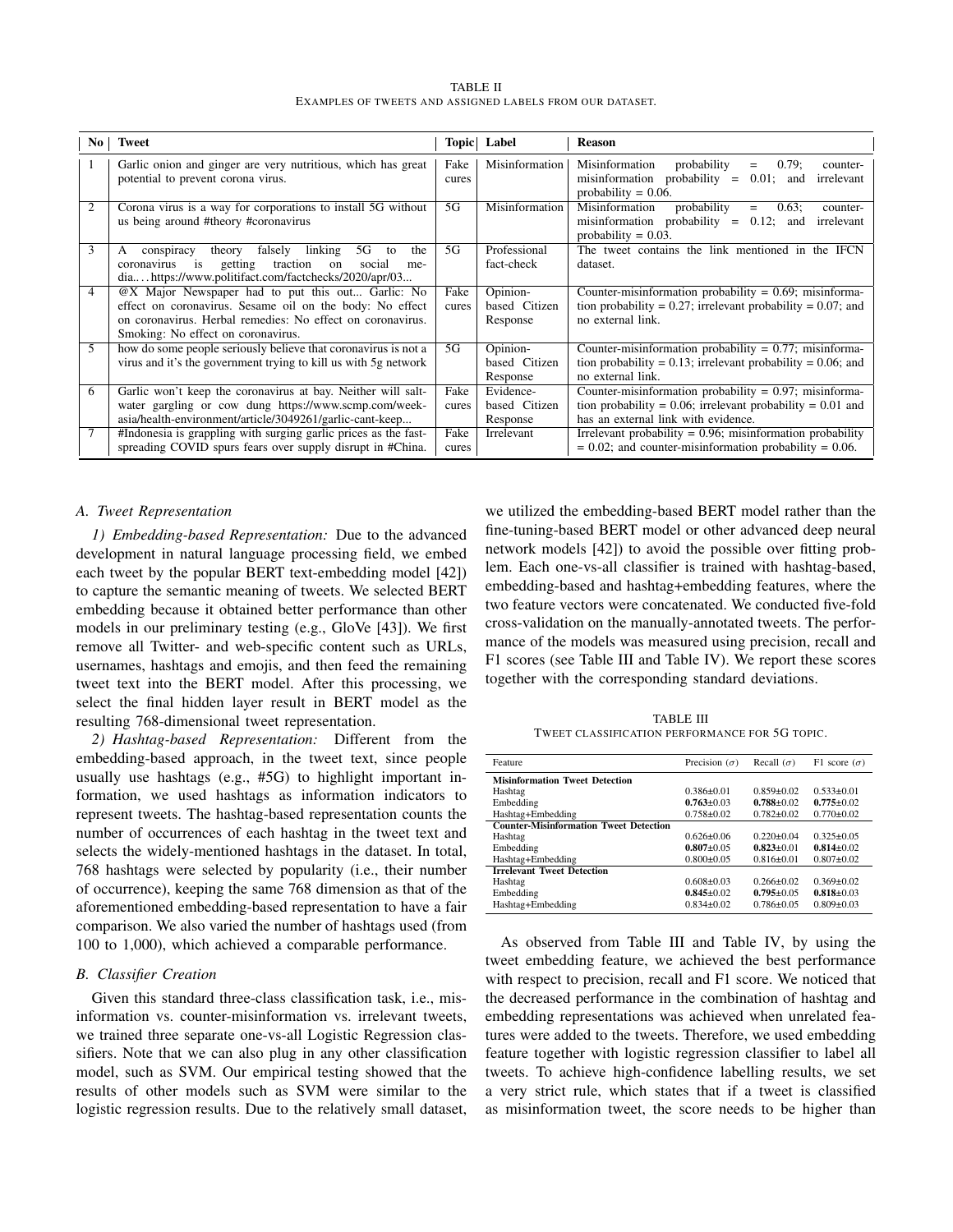TABLE IV TWEET CLASSIFICATION PERFORMANCE FOR FAKE CURES TOPIC.

| Feature                                       | Precision $(\sigma)$ | Recall $(\sigma)$ | F1 score $(\sigma)$ |
|-----------------------------------------------|----------------------|-------------------|---------------------|
| <b>Misinformation Tweet Detection</b>         |                      |                   |                     |
| Hashtag                                       | $0.381 + 0.01$       | $0.785 + 0.05$    | $0.513 + 0.02$      |
| Embedding                                     | $0.698 + 0.03$       | $0.693 + 0.04$    | $0.694 + 0.03$      |
| Hashtag+Embedding                             | $0.691 \pm 0.02$     | $0.687+0.04$      | $0.688 \pm 0.02$    |
| <b>Counter-Misinformation Tweet Detection</b> |                      |                   |                     |
| Hashtag                                       | $0.563 \pm 0.09$     | $0.178 + 0.02$    | $0.270 + 0.02$      |
| Embedding                                     | $0.760 + 0.05$       | $0.759 + 0.05$    | $0.758 + 0.03$      |
| Hashtag+Embedding                             | $0.748 + 0.05$       | $0.744 + 0.04$    | $0.744 + 0.03$      |
| <b>Irrelevant Tweet Detection</b>             |                      |                   |                     |
| Hashtag                                       | $0.475 + 0.02$       | $0.295 + 0.03$    | $0.363 + 0.03$      |
| Embedding                                     | $0.677 + 0.03$       | $0.678 + 0.05$    | $0.676 \pm 0.03$    |
| Hashtag+Embedding                             | $0.675 + 0.03$       | $0.678 + 0.04$    | $0.676 \pm 0.03$    |
|                                               |                      |                   |                     |

0.5 and less than 0.5 for the other models (i.e., counteringmisinformation and irrelevant). We used the same rule to detect counter-misinformation and irrelevant tweets. We use the 0.5 threshold because this value is widely-used in binary classification tasks [44].

Applying the classifier as described above returns a dataset that contains 33,237 misinformation tweets, 33,413 countermisinformation tweets, and 441 professional fact checking tweets (see Table V). In the following sections we further analyze these three categories of tweets.

TABLE V TWITTER DATA STATISTICS

|                                                 | 5G     | Fake Cures | Total   |
|-------------------------------------------------|--------|------------|---------|
| Total number of tweets                          | 97,283 | 58.185     | 155,468 |
| Number of Misinformation Tweets                 | 24,606 | 8.631      | 33.237  |
| Number of Professional Fact-check Tweets        | 272    | 169        | 441     |
| Number of Citizen Counter-Misinformation Tweets | 26,229 | 8.184      | 33.413  |
| Number of Irrelevant Tweets                     | 46.176 | 41 201     | 87 377  |

#### VI. TYPES OF COUNTER-MISINFORMATION TWEETS

One of the aims of this work is to understand whether citizens use professional fact-checks as evidence for countering misinformation. We find that 67% of citizen responses do not contain any evidence to refute misinformation and we refer to these tweets as *'opinion-based citizen responses'*. On the other hand, only 33% of citizen response tweets have URLs, out of which only 4% point to fact-checking websites, showing the low use of the work done by professional fact checkers. To check where these URLs refer to, we randomly sampled 300 of these tweets and manually verified their URL. We found that 204 of them provided reliable evidence, of which 96 contained links to high-credibility sources, and the rest contained links to articles, videos, or websites that directly refute the misinformation. Similar to Chen et al. [45], we defined high-credibility and low-credibility sources by compiling a list from several recent research papers [46], [47]. Since the proportion of links pointing to reliable evidence is very high, we label all counter-misinformation tweets with URLs as *'evidence-based citizen responses'*.

The frequency of high-credibility sources in countermisinformation citizen responses is evidenced in Figure 1, which shows that 7 of the Top 20 most frequent sources are known high credibility. With respect to misinformation, we find that 5 of the Top 20 most-frequent sources are listed as low-credibility (see Figure 1). This finding confirms previous work which showed a strong correlation between misinformation and low-credibility sources [46].

In summary, in this section, we find that while concerned citizens use URLs to refute misinformation often, professional fact-checks are rarely used as evidence. Research needs to investigate techniques that would make fact-checks more accessible to concerned citizens.



Fig. 1. Most frequent external sources. High-credibility sources are more common in counter-misinformation tweets.

# VII. CHARACTERIZING THE SPREAD OF COUNTER-MISINFORMATION

To get a better understanding of the extent to which misinformation is being countered, we investigate tweet volume, engagement, and spread.

#### *A. Misinformation has higher volume*

Figure 2 (left) shows the volume in terms of number of tweets of fake cures topic over the chosen four-month period. To provide an accurate representation of tweet volume and engagement, we selected unique tweets and discarded retweets. First, we note that for both topics, the volume of professional fact-checks is always significantly lower than that of the other groups. Second, we find that for 5G, the volume of misinformation tweets is comparable to the volume of countermisinformation tweets (Wilcoxon pairwise comparison  $p >$ 0.05). Next, we note that among concerned citizens, the volume of tweets that counter misinformation without using professional fact-checking URLs as evidence is several times higher than those that use evidence. These findings show that there is a comparable amount of people that are countering misinformation and that tweets by professional fact-checkers are still not popular across the twitter community.

Finally, an important observation is that there is a strong positive correlation between misinformation and countermisinformation tweet counts, both for fake cures (Spearman correlation  $\rho = 0.88$ ,  $p < 0.001$ ) and 5G ( $\rho = 0.85$ ,  $p <$ 0.001). Importantly, for both topics, we found a lower, but still positive, correlation between misinformation and fact-checks (fake cures:  $\rho = 0.45$ ,  $p < 0.001$ , 5G:  $\rho = 0.52$ ,  $p < 0.001$ ).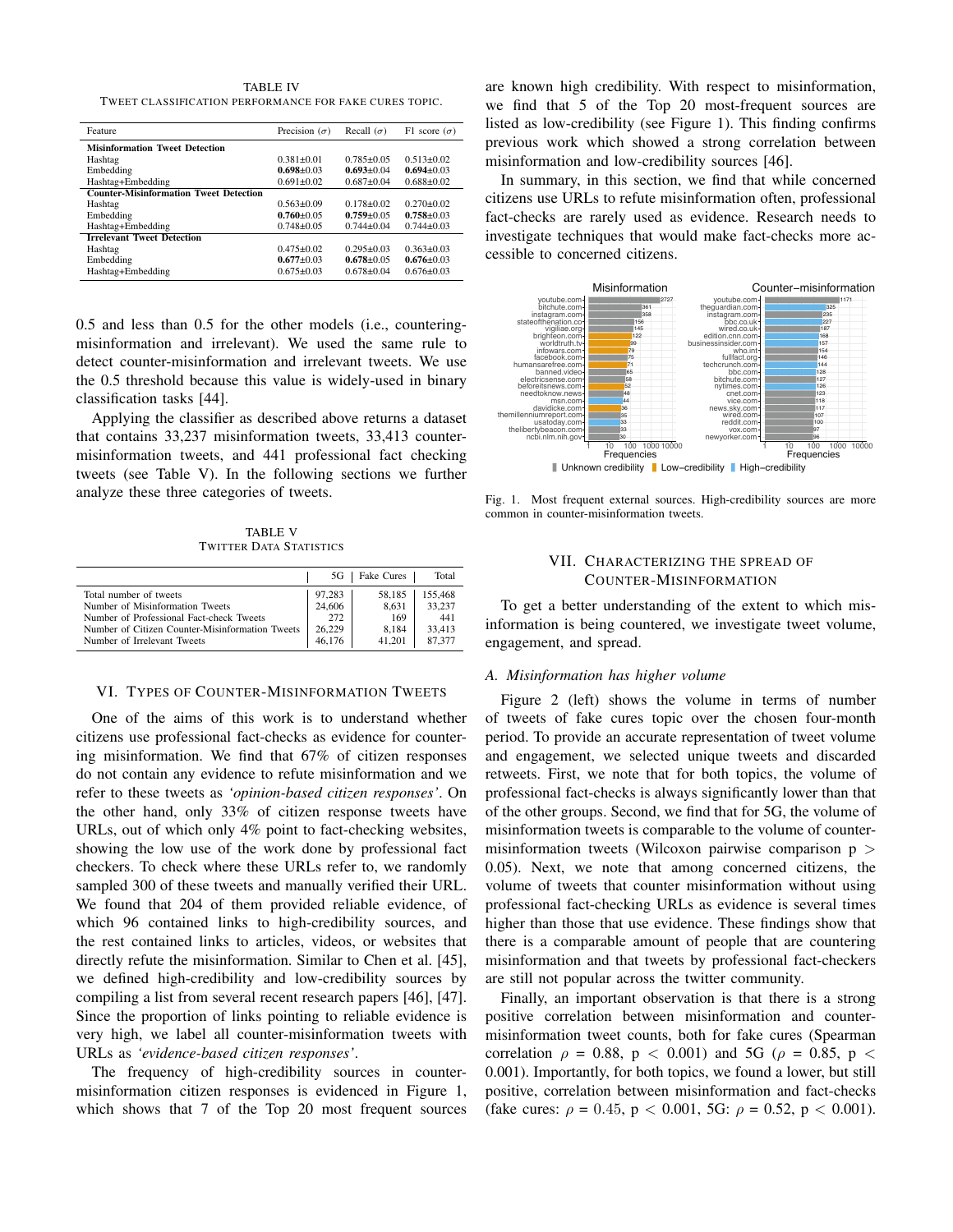

Fig. 2. Tweet volume and engagement over time. Both volume and engagement of countering misinformation are comparable to misinformation.

These findings show that misinformation is being countered at the same rate as it is being spread, similar to the findings made in Mendoza et al. [2].

# *B. Counter-misinformation and misinformation attract similar tweet engagement*

We investigate engagement volume because engaging with a tweet increases its visibility. Tweet engagement is defined as liking or favoriting the tweet and sharing a tweet with or without an additional comment. Figure 2 (right) shows the engagement results for the 5G topic. We used Wilcoxon pairwise test to compare the differences across the types of information. First, we note that the engagement of misinformation and counter-misinformation tweets is similar ( $p > 0.05$ ). This means that concerned citizens are obtaining a comparable level of engagement as users that spread misinformation. This is not the case with professional fact-checkers because in all cases they obtained significantly lower amount of engagement than misinformation and counter-misinformation. This indicates that work is needed to increase the visibility of professional fact-checking efforts. Finally, when restricting our analysis to only retweets, we find that most of the tweets received 0 retweets (71% - 80%), while only few tweets were retweeted more than 100 times (0.2% - 0.6%). This finding shows that few counter-misinformation and misinformation tweets get propagated through the Twitter community.

Overall, in this section, we find that concerned citizens are producing a similar volume of tweets as misinformation spreaders. Similarly, engagement levels are comparable and most tweets do not receive more than 100 retweets. Moreover, for 5G, counter-misinformation tweets receive more engagement than misinformation tweets. Professional factchecks receive a significantly lower volume of engagement than misinformation and concerned citizen tweets.

# VIII. CHARACTERIZING TEXTUAL PROPERTIES OF COUNTER-MISINFORMATION

In this section, we analyze the linguistic and textual properties of misinformation, counter-misinformation, and factchecks. We investigate their sentiment, politeness, word use and LIWC characteristics. This investigation will provide insights on how linguistic and textual properties could be used to detect and counter misinformation.

## *A. Sentiment and politeness of citizen responses*

Here we analyze the sentiment and politeness [48] of counter-misinformation responses made by citizens. Prior research has also found it to be useful in detecting misinformation [49]. Table VI provides a few examples of tweets and their corresponding politeness and sentiment scores.

Figure 3 compares the distribution of sentiment and politeness across different types of content. For sentiment, we find that tweets by professional fact-checkers are neutral. On the other hand, tweets spreading misinformation about fake cures of COVID-19 are significantly positive, potentially hailing the 'cure' that works like a miracle. However, countermisinformation tweets tend to be more neutral.

TABLE VI EXAMPLES OF EXTREME LEVELS OF POLITENESS AND SENTIMENT.

| <b>Tweet</b>                                                                               | <b>Type</b> |
|--------------------------------------------------------------------------------------------|-------------|
| $@X, @Y @Z$ Thank you for the work that you do. Currently                                  | Polite      |
| there has been a lot of misinformation surrounding the                                     |             |
| spread of Covid 19 through 5G.                                                             |             |
| Y' all idiots really talking about #5g causes #COVID19  lol                                | Impolite    |
| Iran has no 5g towers hell 95% of America doesn't have                                     |             |
| 5g towers. No towers on cruise ship either but people are                                  |             |
| getting sick y'all have no answers                                                         |             |
| $\overline{\omega}X$ , $\overline{\omega}Y$ My uncle is a smart, handsome and professional | Positive    |
| expert. He told me that 5G does not cause coronavirus.                                     | senti-      |
|                                                                                            | ment        |
| If you think COVID-19 is actually a hoax and the sickness                                  | Negative    |
| is from 5G radiation poisoning f <sup>**</sup> k you're an idiot. DUMB.                    | senti-      |
| You read something on FB and think you're a radiolo-                                       | ment        |
| gist/scientist when really you're just dumb dumb dumbbb                                    |             |

As seen in Figure 3, with regards to politeness, we find that misinformation tweets are significantly more polite than countering-misinformation tweets ( $p < 0.001$ ). Surprisingly, professional fact-checks are quantified as less polite as well. This is because these tweets do not contain much text, and the formal and restrained nature of these tweets could be leading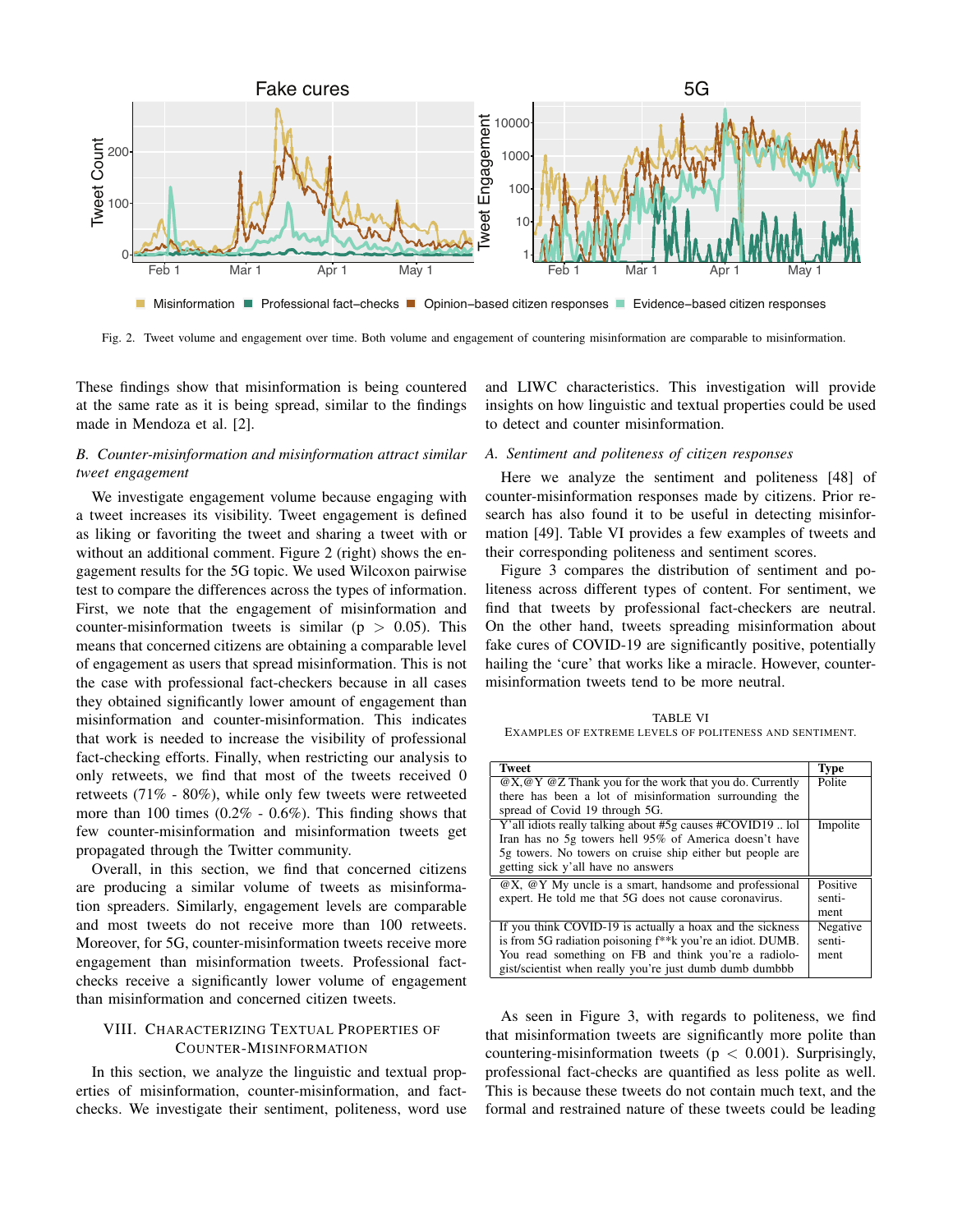

Fig. 3. Sentiment and politeness for fake cures. Misinformation tweets are more positive and professional fact-checks are neutral (left). Evidence-based citizen responses are less polite than misinformation (right).

to this outcome [50]. Previous research [51] defined polite text to be direct, clear, unambiguous and concise [51]. This means that misinformation tweets seem to be exhibiting more of these characteristics than the other tweets.

Digging deeper into the citizen responses to fake cures misinformation, we find that evidence-based citizen responses are very similar to professional fact-checking tweets in terms of sentiment, most of them being neutral. On the other hand, opinion-based citizen responses tend to express more sentiment, exhibiting a uniform distribution through the spectrum of sentiment scores.

The main outcome of these findings is that COVID-19 misinformation is mostly positive, this contrasts with previous research which showed that misinformation is mostly negative [52]. This finding is further evidence that misinformation spreaders are continuously changing their tactics [14]. The lack of politeness, positive and negative sentiments in professional fact-checking tweets is also an interesting finding. This finding requires further research to investigate whether manipulating these properties could lead to higher volume and engagement.

#### *B. Psycholinguistic Characteristics of Citizen Responses*

We analyze textual properties using LIWC dictionary [53], which accounts for the psycholinguistic properties of the text.

First, opinion-based citizen response tweets (see Figure 4) are significantly more self centered, use 'you' and third person pronouns (i.e., 'he' or 'she') more than misinformation and evidence-based responses ( $p < 0.001$ ). We also find that opinion-based response tweets have a significantly higher amount of swear words than the other tweets ( $p < 0.001$ ). Together, these two findings show that citizens are engaging in a more direct, confrontational, and argumentative conversation with misinformation spreaders. While swearing and confrontation used in countering misinformation contrasts with the findings from previous research [52], our analysis shows that it is a common technique used by citizen responders to call out misinformation spreaders [36].

Second, our analysis shows that evidence-based responses are quite similar to professional fact-checking tweets. For instance, we did not find significant differences when comparing

all five pronouns ( $p > 0.05$ ). We find similar values for impersonal pronouns, authentic words, dictionary words, words greater than 6 letters and tone. They have similar amount of words that contain discrepancy, tentative, achievement, power, reward, assent, fillers, netspeak and non-fluence. Also, we find that professional fact-checkers infrequently use personal and impersonal pronouns, especially the 'i' and 'he'/'she'.

Third, the textual properties of opinion-based citizen responses and misinformation tweets have highly similar levels of achievement, anxiety, positive emotions, netspeak and nonfluence (see Fig 4). Furthermore, they have similar amounts of adverbs, articles, auxiliary verbs, prepositions, dictionary words, function, long words, and tone. Opinion-based citizen responses have significantly more insight words, differentiation words, and tentative words ( $p < 0.001$ ). On the other hand, misinformation tweets exhibit significantly more words related to cause ( $p < 0.001$ ). For fake cures, counter-misinformation without evidence show significantly higher affiliation and tweets that counter-misinformation with evidence show significantly higher risk ( $p < 0.001$ ).

In summary, we find that opinion-based countermisinformation portray insight, exhibit negative emotions and anger by using more negative words, including swear words. This implies that concerned citizens are engaging in a more direct, confrontational, and argumentative conversation and do not shy away from calling out misinformation spreaders [36].

# IX. USER CHARACTERISTICS OF CONCERNED CITIZENS

To have a better understanding of concerned citizens who respond to misinformation we investigate their accounts' age, their popularity and whether they have verified accounts.

# *A. Misinformation spreaders have more recent accounts than concerned citizens*

First, we find that accounts that spread misinformation (fake cures: 5.7 years; 5G: 6 years) are significantly ( $p < 0.001$ ) more recent than concerned citizens accounts (fake cures: 6.5 years; 5G: 6.8 years). Second, we find that professional factchecking accounts (fake cures: 22%; 5G: 8%) and concerned citizens accounts (fake cures: 7% years; 5G: 4%) are significantly more likely ( $p < 0.001$ ) to be verified accounts than misinformation  $(1\%)$ . These findings show that accounts that spread misinformation are typically more recent [12] and concerned citizens are more likely to have verified accounts than misinformation spreaders.

#### *B. Concerned citizens are more popular*

Account popularity is a relevant user characteristic because when a user posts a tweet, it becomes visible to all of their followers. We find that users that spread misinformation have significantly ( $p < 0.001$ ) fewer followers (fake cures: 6,052 and 5G: 6,651) than concerned citizens (fake cures: 40,295; 5G: 22,133). Professionals that fact-checked fake cures had significantly more followers (= 85,586) than concerned citizens and misinformation spreaders. Contrarily, professionals that fact-checked 5G conspiracy theories had similar number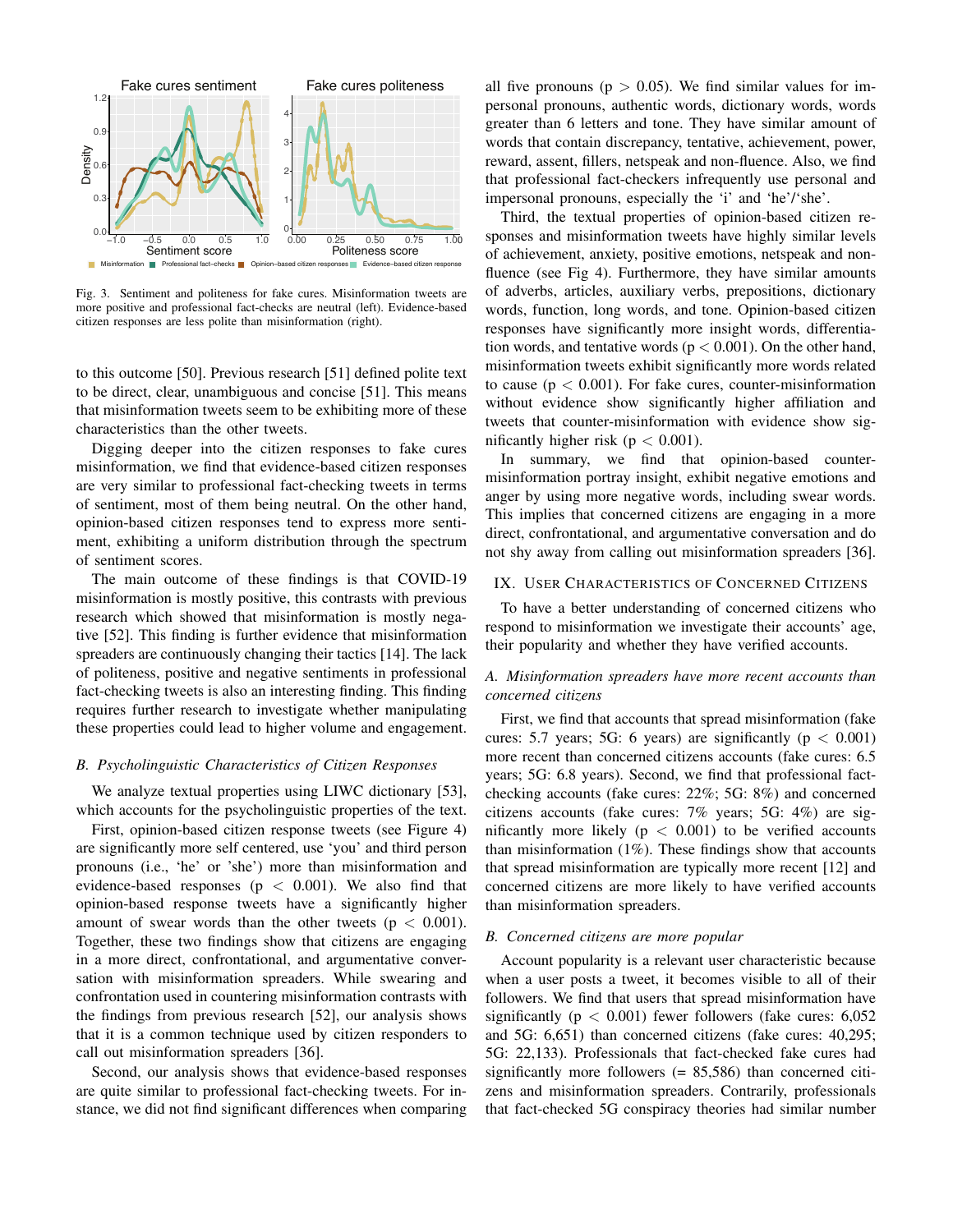

Misinformation Professional fact−checks Opinion−based citizen response Evidence−based citizen response

Fig. 4. LIWC results for fake cures (left) and 5G (right) tweets. Opinion-based citizen responses have similar linguistic properties as misinformation.

of followers as misinformation spreaders (8,169 vs 6,651;  $p > 0.05$ ) and significantly fewer followers than concerned citizens (8,169 vs 22,133;  $p < 0.001$ ). These findings show that counter-misinformation has the potential of reaching a wider audience than misinformation. Despite receiving low volume and engagement, some professional fact-checking accounts have a considerably large audience.

In summary, in this section, we find that concerned citizens are more popular and have older accounts, indicating that counter-misinformation has the potential to reach more users and are more trusted. These accounts are more likely to have verified accounts than misinformation spreaders.

## X. CONCLUSION

In this work, we focus on COVID-19 related misinformation on Twitter and utilize a data-driven approach to investigate how fact checks and other organic user responses attempt to refute such misinformation.

Overall, our work shows that countering of misinformation cannot be studied by only considering fact checks because 96% of all refutations are being done by concerned citizens (i.e., the crowd). Moreover, professional fact-checks are not only low in tweet volume, but also receive a significantly lower number of retweets as opposed to those received by the crowd. Our analysis also reveals that the crowd uses two methods to counter-misinformation. The first approach is evidencebased, which includes links to fact-checks or other trusted sources. The second is opinion-based, which does not include checkable evidence. We find that opinion-based tweets include more assertive language, use more negative words, are more abusive, and exhibit negative emotions and anger.

Our results reveal interesting insights and can potentially lead to a better understanding of how to leverage the organic countering of misinformation to support and amplify fact-checking efforts best. More importantly this work could also lead to development of tools and mechanisms that can empower concerned citizens to combat misinformation.

Finally, the work presented has a number of limitations that could be addressed in the future. First, we only focus on the Twitter platform. In future work, one can extend our analysis to different platforms, like WhatsApp, Facebook and Instagram, since previous research found that misinformation flows across multiple platforms [31]. Second, we only studied two misinformation topics. These two topics help us understand the role of fact checks and organic citizens, but there could be variations across areas that are targets of misinformation (e.g., elections and geopolitical issues). In fact, we did find evidence of differences across topics which needs to be fully explored in the future.

## ACKNOWLEDGEMENTS

This research has been supported in part by NSF IIS2027689, New York University Abu Dhabi, Georgia Tech IDEaS, Adobe, and Microsoft Azure.

#### **REFERENCES**

- [1] WHO, *Novel Coronavirus (2019-nCoV)*, 2020 (accessed August 26, 2020). [Online]. Available: https://www.who.int/docs/default-source/ coronaviruse/situation-reports/20200202-sitrep-13-ncov-v3.pdf
- [2] M. Mendoza, B. Poblete, and C. Castillo, "Twitter under crisis: Can we trust what we rt?" in *Proceedings of the first workshop on social media analytics*, 2010, pp. 71–79.
- [3] S. Vieweg, A. L. Hughes, K. Starbird, and L. Palen, "Microblogging during two natural hazards events: What twitter may contribute to situational awareness," in *Proceedings of the SIGCHI Conference on Human Factors in Computing Systems*, ser. CHI '10. New York, NY, USA: Association for Computing Machinery, 2010, p. 1079–1088.
- [4] P. Burnap, M. L. Williams, L. Sloan, O. Rana, W. Housley, A. Edwards, V. Knight, R. Procter, and A. Voss, "Tweeting the terror: modelling the social media reaction to the woolwich terrorist attack," *Social Network Analysis and Mining*, vol. 4, no. 1, p. 206, 2014.
- [5] K. Starbird, J. Maddock, M. Orand, P. Achterman, and R. M. Mason, "Rumors, false flags, and digital vigilantes: Misinformation on twitter after the 2013 boston marathon bombing," *IConf. 2014 Proc.*, 2014.
- [6] S. O. Oyeyemi, E. Gabarron, and R. Wynn, "Ebola, twitter, and misinformation: a dangerous combination?" *BMJ*, vol. 349, 2014.